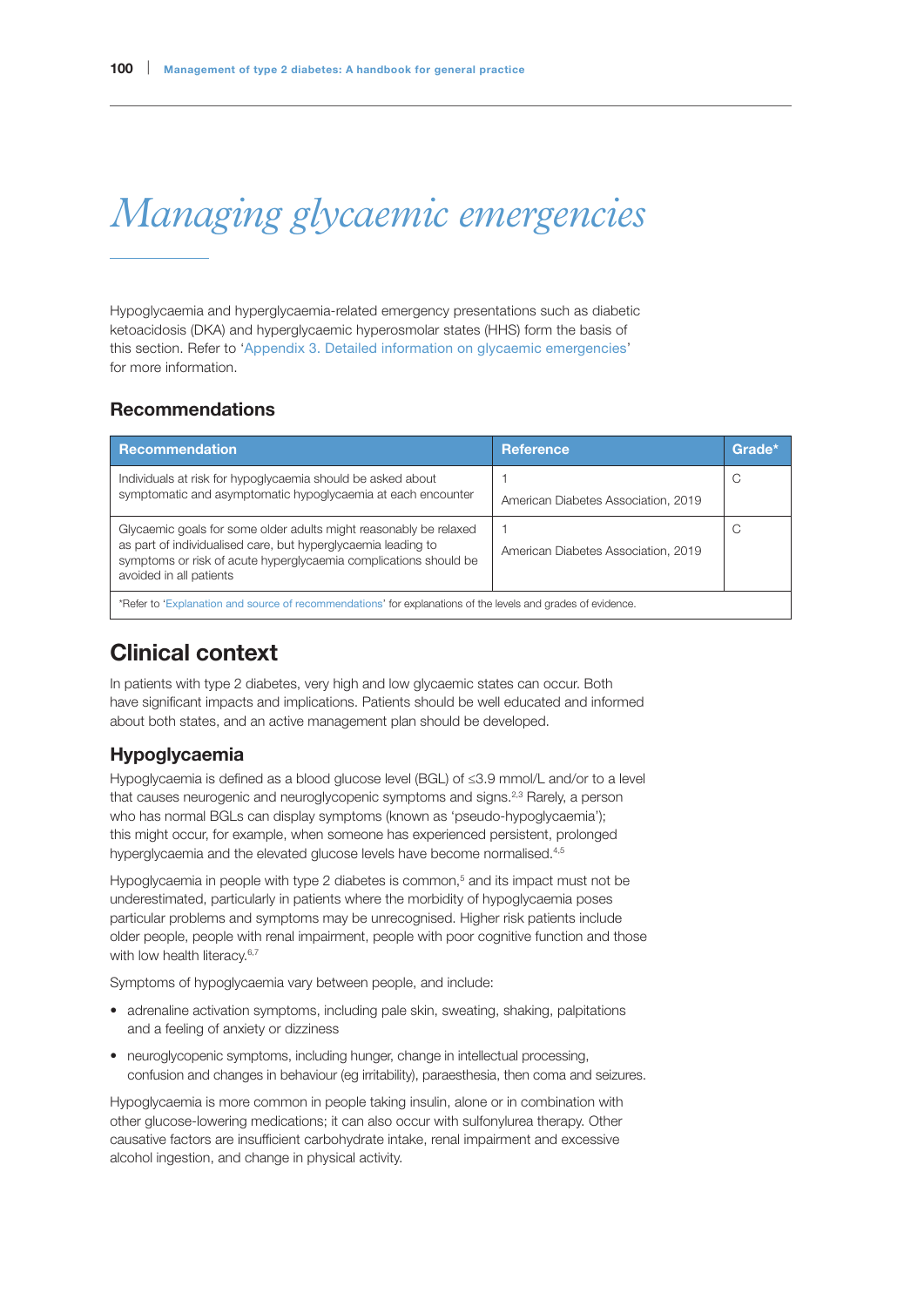Asymptomatic hypoglycaemia (or biochemical hypoglycaemia) occurs when someone's BGLs are low (≤3.9 mmol/L), but the typical symptoms of hypoglycaemia are not present.4

Severe hypoglycaemia is defined as signs of hypoglycaemia whereby the person requires the assistance of another person to actively administer corrective action such as carbohydrate, and/or glucagon and glucose infusion. A BGL of <3.0 mmol/L may carry a risk for severe hypoglycaemia.4

Impaired hypoglycaemia awareness occurs where the pathophysiologic symptoms that arise in response to mild or severe hypoglycaemia (refer to Appendix 3) are reduced or absent and the patient loses the ability to detect the early symptoms of hypoglycaemia. In such cases, symptoms may be recognised by other family members and carers before the patient, and the patient is more likely to have episodes of severe hypoglycaemia.

The development of impaired hypoglycaemia awareness is associated with recurrent episodes of hypoglycaemia and longer duration of type 2 diabetes. Patients with impaired hypoglycaemia awareness may benefit from options such as review of pharmacological and hypoglycaemia management, and continuous or ambulatory glucose monitoring, as this condition may be reversible.

## Hyperglycaemia

Hyperglycaemic states include emergencies such as HHS (formerly known as hyperosmolar non-ketotic coma [HONC]) and DKA. Signs of hyperglycaemic states include:

- severe dehydration with polyuria and polydipsia
- abdominal pain, nausea and vomiting
- altered consciousness
- shock
- ketotic breath, in patients with DKA.

These conditions occur due to very unstable glucose levels, implying diabetes management issues or underlying causes such as infection or myocardial infarction, which require concomitant management. DKA is rare in people with type 2 diabetes relative to type 1 diabetes, but it has increased with sodium glucose co-transporter 2 (SGLT2) inhibitor use and is important to recognise (Appendix 3).

Hyperglycaemic thresholds related to acute elevations of venous or self-monitoring of blood glucose results >15 mmol/L on two subsequent occasions, two hours apart, with clinical symptoms of metabolic disturbance, should be considered a hyperglycaemic emergency and require assessment and intervention; refer below or to The Royal Australian College of General Practitioners (RACGP) and Australian Diabetes Society (ADS) clinical position statement *[Emergency management of hyperglycaemia in primary care](https://www.racgp.org.au/FSDEDEV/media/documents/Clinical%20Resources/Guidelines/Management-of-hyperglycaemia.pdf)*.

More information about management of hypoglycaemia and hyperglycaemia can be found in Appendix 3. Sick day management of hyperglycaemia is discussed in the section 'Managing risks and other impacts of type 2 diabetes'.

# In practice

All patients with type 2 diabetes on insulin and/or sulfonylureas, and their families or carers, should be informed about the risk factors, signs and symptoms of hypoglycaemia and hyperglycaemia, and actions to be taken.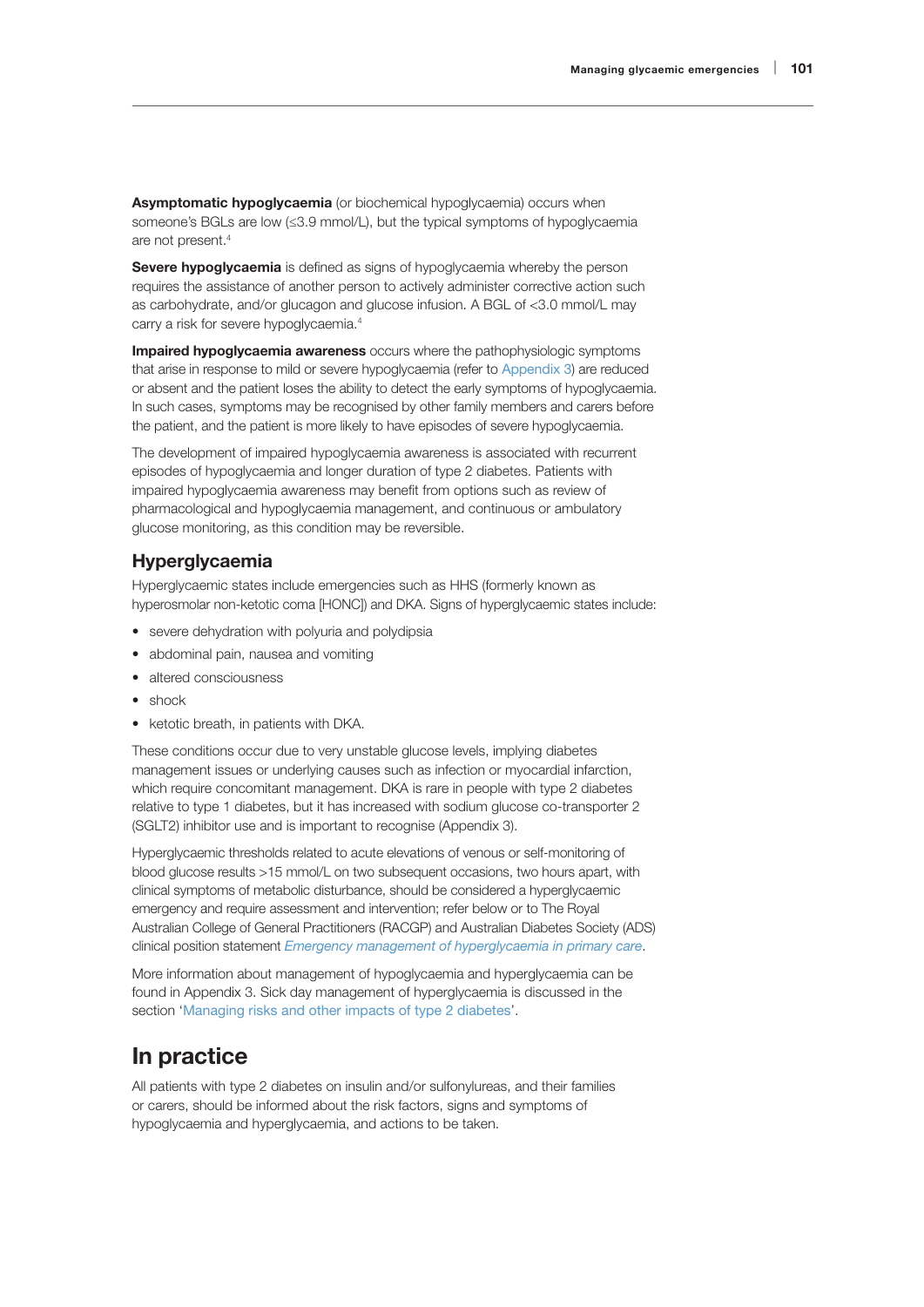If a patient has experienced severe hypoglycaemia, it may help to identify a carer who can be trained in glucagon administration to assist with early intervention and avoid recurrence. The Australian Diabetes Educators Association sick day management guidelines may be used to assist practical patient management.

You may also refer to the National Diabetes Services Scheme and Diabetes Australia's advice on [sick day management for people with type 2 diabetes](https://www.ndss.com.au/about-diabetes/resources/find-a-resource/managing-sick-days-for-type-2-diabetes-fact-sheet/).

### Hypoglycaemia: Practice points

- People can experience episodes of hypoglycaemia at any glycated haemoglobin (HbA1c) level, even if it is at target. Regular BGL monitoring should be used to monitor for hypoglycaemia. Real-time continuous glucose monitoring may help reduce risks of hypoglycaemia, but the cost and availability of this technology and its use in at-risk populations such as older people needs further evaluation.<sup>8</sup>
- De-prescribing of medication may be needed to manage risk of hypoglycaemia.
- Patients are often not forthcoming about symptoms of hypoglycaemia. GPs should therefore ask appropriate questions to detect hypoglycaemia (adrenergic and neuroglycopenic symptoms) to help with interpretation of BGLs. This is particularly important for older people and those with renal dysfunction.
- All people with diabetes with impaired hypoglycaemic awareness should be referred to an endocrinologist or specialist physician with an interest in diabetes for assessment.

#### Managing hyperglycaemic emergencies: General advice

- Look for an underlying cause for example, sepsis, myocardial infarction.
- Post-event: review medications, dietary intake and hyperglycaemic and sick day management.

For more detailed information on DKA and HHS, refer to:

- the RACGP and ADS position statement on *[Emergency management of](https://www.racgp.org.au/FSDEDEV/media/documents/Clinical%20Resources/Guidelines/Management-of-hyperglycaemia.pdf)  [hyperglycaemia in primary care](https://www.racgp.org.au/FSDEDEV/media/documents/Clinical%20Resources/Guidelines/Management-of-hyperglycaemia.pdf)*
- the ADS alert regarding [periprocedural DKA with SGLT2 inhibitor use](https://diabetessociety.com.au/documents/ADS_DKA_SGLT2i_Alert_update_2020.pdf)
- Appendix 3 for detailed information on glycaemic emergencies.

## References

- 1. American Diabetes Association. Standards of medical care in diabetes*.* Diabetes Care 2019;42 Suppl:S1–S194.
- 2. Diabetes Canada Clinical Practice Guidelines Expert Committee. Diabetes Canada 2018 clinical practice guidelines for the prevention and management of diabetes in Canada. Can J Diabetes 2018;42 Suppl:S1–325.
- 3. Balijepalli C, Druyts E, Siliman G, Joffres M, Thorlund K, Mills EJ. Hypoglycemia: A review of definitions used in clinical trials evaluating antihyperglycemic drugs for diabetes*.* Clin Epidemiol 2017;9:291–96.
- 4. Seaquist E, Anderson J, Childs B. Hypoglycemia and diabetes: A report of a workgroup of the American Diabetes Association and the Endocrine Society*.* Diabetes Care 2013;36:1384–95.
- 5. Morales J, Schneider D. Hypoglycaemia*.* Am J Med 2014;127 Suppl:S17–S24.
- 6. American Diabetes Association. Standards of medical care in diabetes: 6. Glycemic targets. Diabetes Care 2019;42 Suppl:S61–S70.
- 7. Schillinger D, Piette J, Grumbach K, et al. Closing the loop: Physician communication with diabetic patients who have low health literacy. Arch Intern Med 2003;163(1):83–90.
- 8. Rodard D. Continuous glucose monitoring: a review of recent studies demonstrating improved glycemic outcomes*.* Diabetes Technol Ther 2017;19 Suppl:S25–S37.